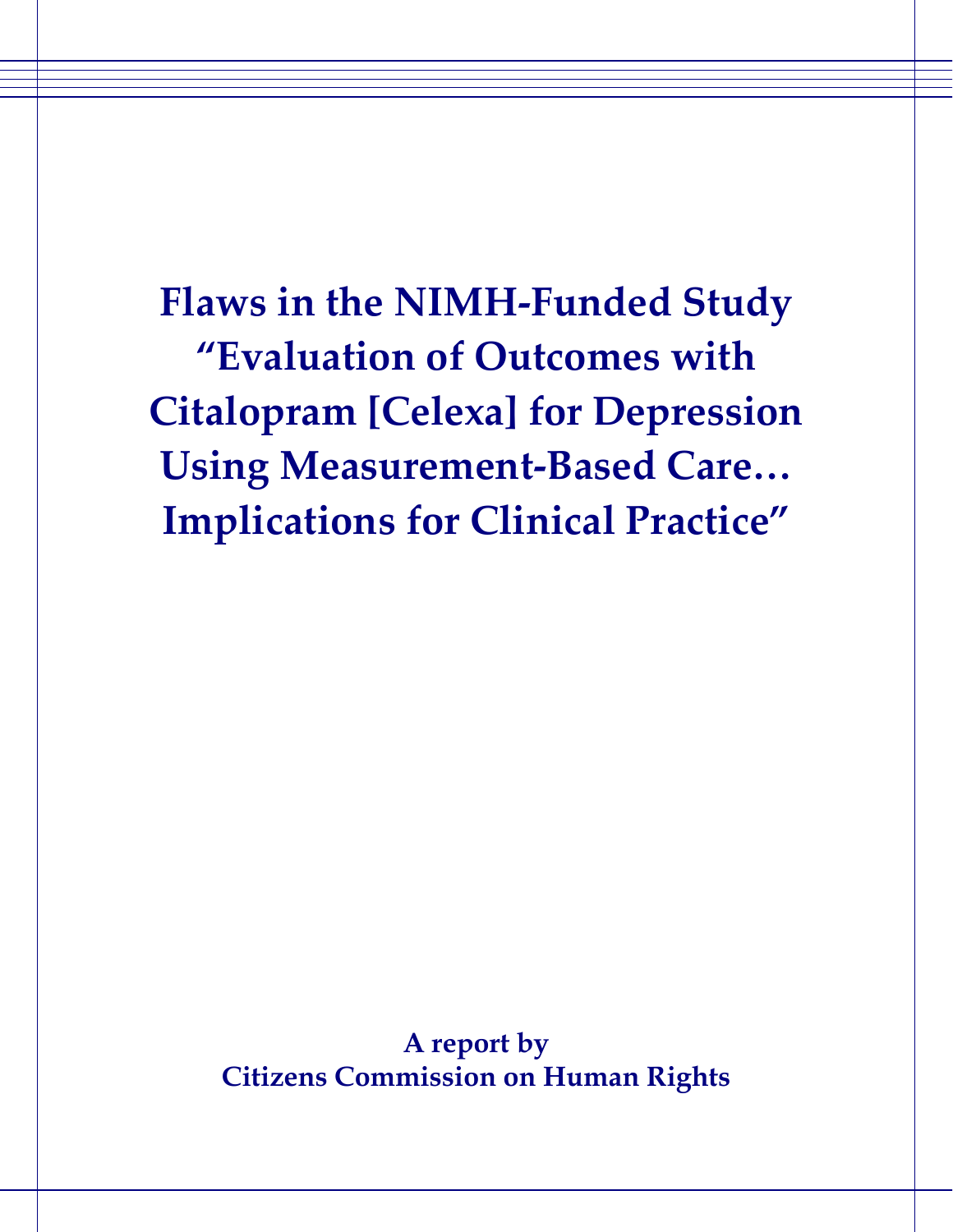This is a study that has been recently touted in the media as "new," showing that SSRI antidepressants can be effective in the treatment of depression. However, the findings of this study show a remarkably low percentage of people actually had a remission (lessening) of symptoms. In fact, the authors used measurement-based care in actual practice, something unusual, but the results were no better than that found in 8-week or 12-week clinical drug trials for treatment of depression. Approximately 70% of the study's participants did not have a remission of symptoms and over 50% did not even have a response to the drug.

**1. The study, by Trivedi,** *et al.,* **attempts to compare the rates, timing and predictors of remission of symptoms of depression in the "real world" versus those found in clinical drug trials. The authors used measurement-based care in actual practice, which included routine measurement of symptoms and side effects of drugs given at each treatment visit and modification of medication doses based on what was found. The authors attempted to single out responses to one drug, the SSRI antidepressant citalopram (Celexa), despite patients taking other medications.**

- "The overall remission rate was 27.5% [using one particular self-test] and 32.9% [using another similar test]. The overall…response rate was 47%.… Remission rates from research-based, 8-week, randomized, placebo-controlled efficacy trials with depressed, symptomatic volunteers range from 25% to 40%, and 12-week efficacy trials with subjects suffering from chronic depression reveal even more modest remission rates of 22%-30%." ("Remission" was defined in the study as "a virtual absence of symptoms" of depression symptoms. "Response" was defined as "a meaningful reduction of symptoms"– at least 50% according to depression surveys used in the study to measure a person's symptoms. "Placebo" is defined as an inactive substance used in clinical trials as a comparator.)
- Robert Whitaker, author of *Mad in America*: *Bad Science, Bad Medicine, and the Enduring Mistreatment of the Mentally Ill*, stated after reviewing this study, "If only 30 percent achieve remission, what do we say about the other 70%? They are all harmed somewhat by the side effects of the drugs, and some of course had serious side effects, including serious psychiatric events. And so what this study shows is this: No benefit on the target symptom against what is the commonly acknowledged placebo response rate, and thus, in the aggregate, no rationale for using the drugs, since we know that many patients will suffer side effects. The net in this risk-benefit analysis is, once again, a negative to the health of the treated group."[1](#page-3-0)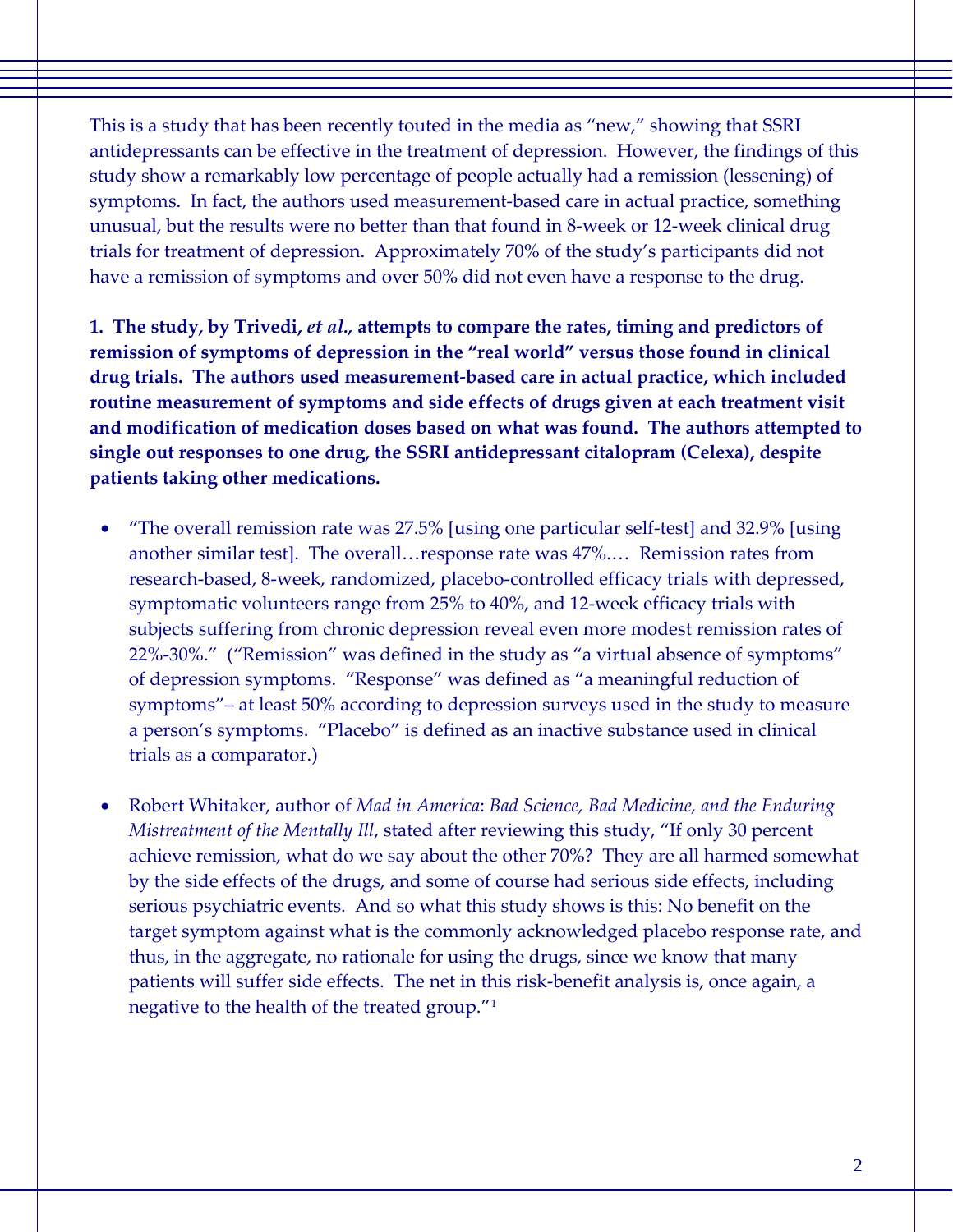## **2. The study excluded participants whom researchers knew would not respond to antidepressants.**

• "Patients…were excluded from the study…[those with] a clear history of nonresponse or intolerance (in the current major depressive episode) to any…antidepressant in the first two treatment steps." [2](#page-3-1)

## **3. The study lacks a placebo "control group" and therefore has no comparison to patients given a sugar pill or other sham treatment. Yet studies have repeatedly shown placebo to be as effective as drugs in some people.**

- "Study limitations includes open treatment design, the use of a single antidepressant agent (citalopram), and the lack of placebo control."
- According to Robert Whitaker, "It [the study] shows, once again, that these drugs don't work even on the target symptom of depression. Again, you need a comparison group. What is the natural rate of remission? What is the rate of remission with a placebo? There is a huge body of evidence showing that you would expect at least 30 percent to remit, and another 15 to 20 percent—at least—to improve somewhat. And of course when the NIMH (National Institute of Mental Health) compared an SSRI to St. John's Wort to placebo, placebo was the most efficacious, and an SSRI no more effective than St. John's Wort. That's what we see, once again, with this study. There is no comparator, but the improvement rate is roughly in line with placebo improvement rates over 50 years of studies (actually the placebo response rate in the 1950s and 1960s was around 46%, and so we've gone down since then)." [3](#page-3-1)

## **4. Some study participants could have experienced improvements from other medical treatments and drugs that patients were also taking during the study.**

• "Concomitant [occurring or existing concurrently] treatments for current general medical conditions [as part of ongoing clinical care], for associated symptoms of depression [e.g., sleep, anxiety, and agitation], and for citalopram side effects [e.g., sexual dysfunction] were permitted on the basis of clinical judgment." In other words, the researchers didn't know that the benefits the patients received during the study were the results of citalopram or some other medication. [4](#page-3-1)